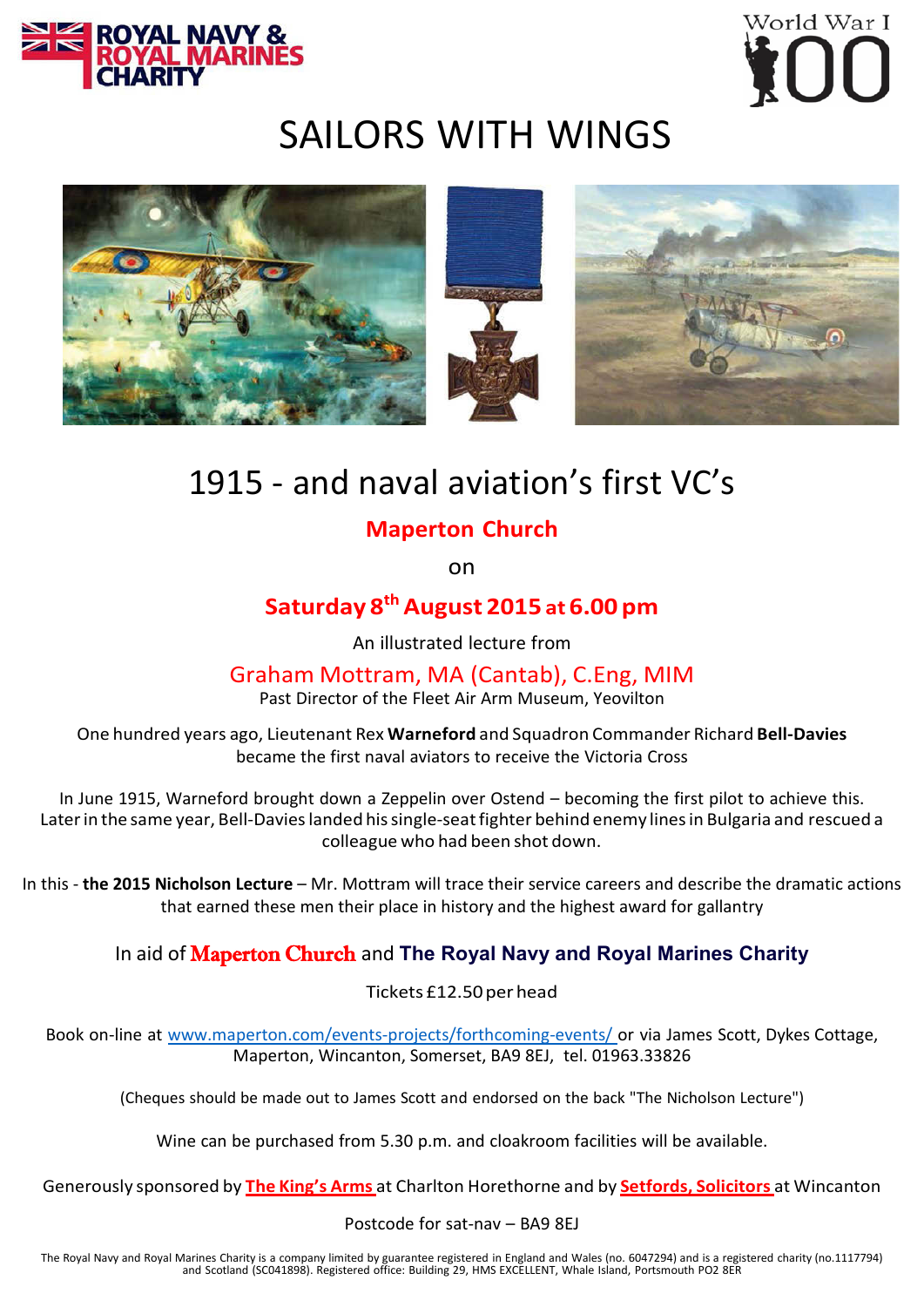### **THENICHOLSONLECTURE**

The Nicholson Lecture is delivered annually in memory of Brigadier Claude Nicholson by a serving or retired member of our armed forces: the proceeds are divided equally between St. Peter & St. Paul's Church, Maperton and the speaker's regimental, corps or Service charity.

**ClaudeNicholson**

\_\_\_\_\_\_\_\_\_\_\_\_\_\_\_\_\_\_\_\_\_\_\_\_\_\_\_\_\_\_\_\_

Brigadier Claude Nicholson, late 16/5th The Queen's Royal Lancers, was one of the brightest soldiering prospects of his generation and a keen horseman, immensely popular locally, who spent many happy days at Maperton House before he was despatched to command the garrison at Calais in 1940: after an heroic battle against overwhelming odds, the port fell and Nicholson was captured. He died in a prisoner-of-war camp in Germany in 1943: the memorial to him in the church was erected before the back-dated award of a C.B. had been gazetted.

> For more information on The Nicholson Lecture and Maperton Church, visit [www.maperton.com/](http://www.maperton.com/)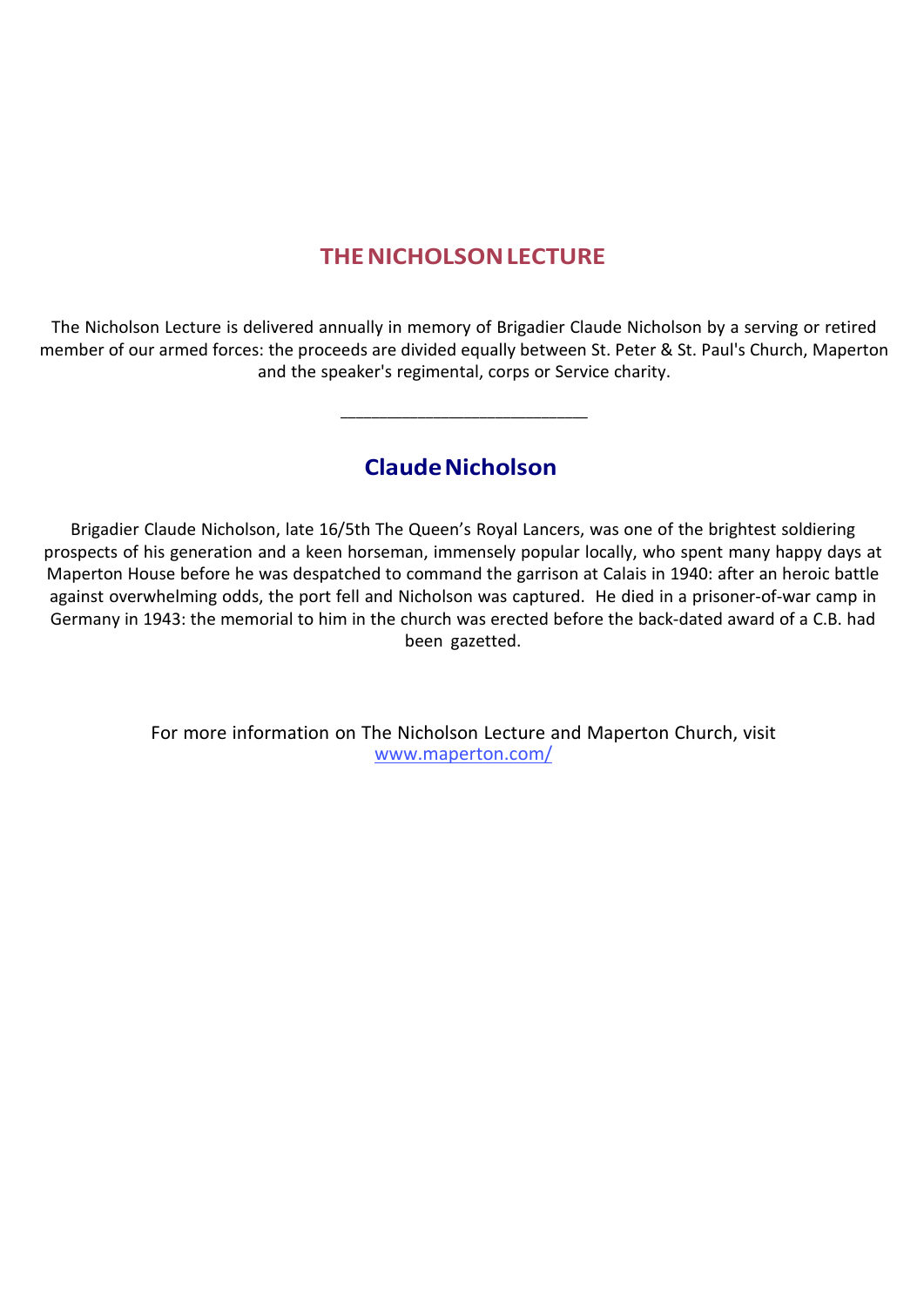#### **St. Peter & St. Paul's Church, Maperton**

There has been a church on this site since about 960 A.D: the present structure, partly 14th century, is Grade 2 Listed. Between 2012 and 2015, the interior of the church was redecorated & refurbished; the whole building was reroofed & the stained-glass was restored: it remains the centre of the community, used for lectures and concerts as well as regular worship - BUT it emerged in the course of the latest work that further high-level stonework repairs are urgently required at the top of the tower. The church is still on English Heritage's "At



Risk" register. Even with the benefit of some grants, our resources are sorely depleted: in a parish of under 125 inhabitants, this church can only survive with outside help: **your help!**



The Royal Navy and Royal Marines Charity improves the lives of all who serve – past and present – and their families. We focus on those who wear uniform today – in ships, squadrons, submarines and Commandos – and do all we can to boost morale, improve facilities and ease the pressure that life in the Service can bring. We are a grant-making charity and provide valuable funds for naval and military charities that work with families and veterans, especially those experiencing difficulty with child support, ill-health, old age or hard times. As the principal charity of the Royal Navy we strive to improve the quality of life for the entire Naval family.